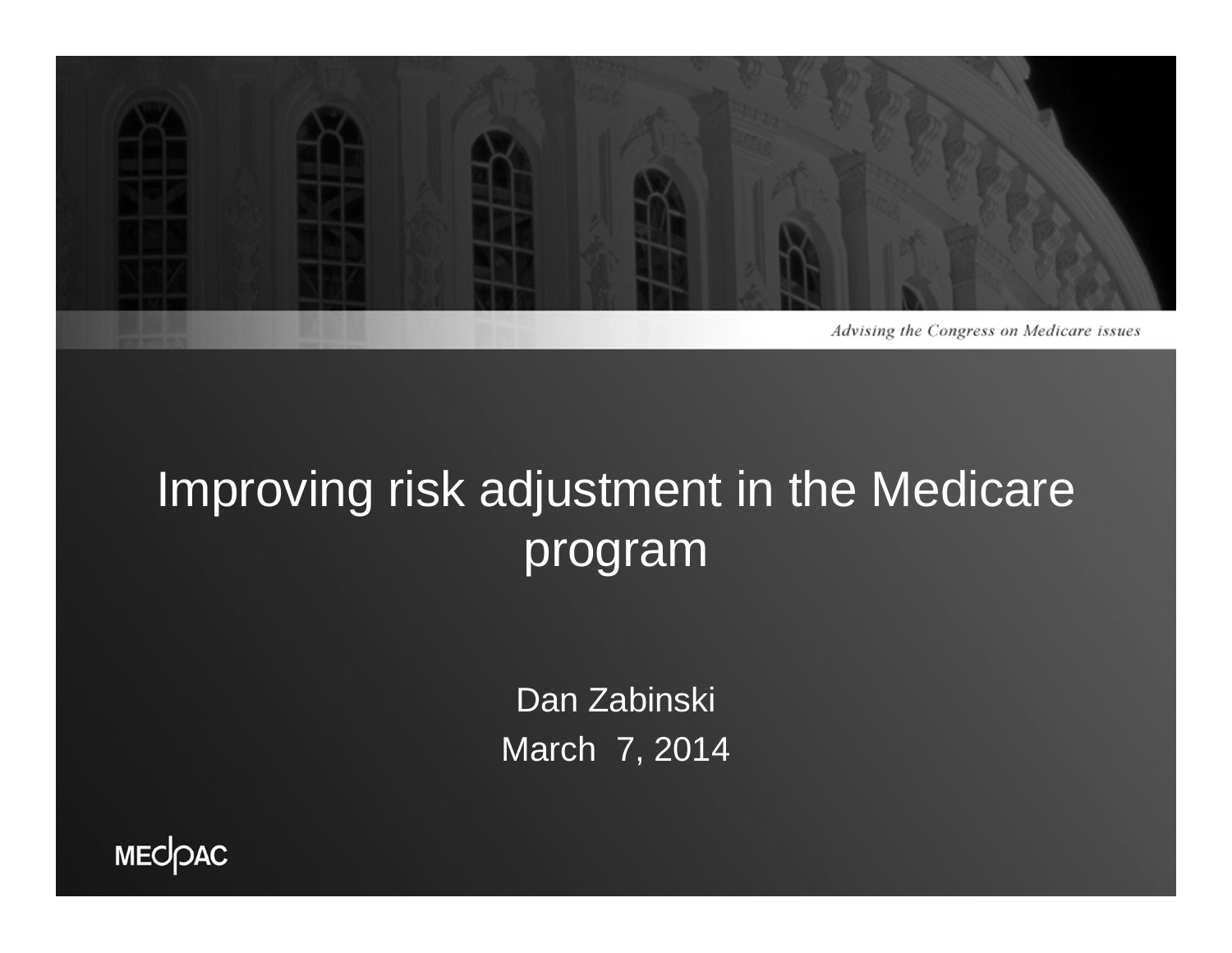# Importance of effective risk adjustment

- **Nearly 30% of beneficiaries are in MA** program
	- **Payments need to be accurate to prevent** incentives to attract favorable risks (selection)
- Needed for payment neutrality among feefor-service, Medicare Advantage, and accountable care organizations
- **If providers are asked to take on more risk,** payments need to be risk adjusted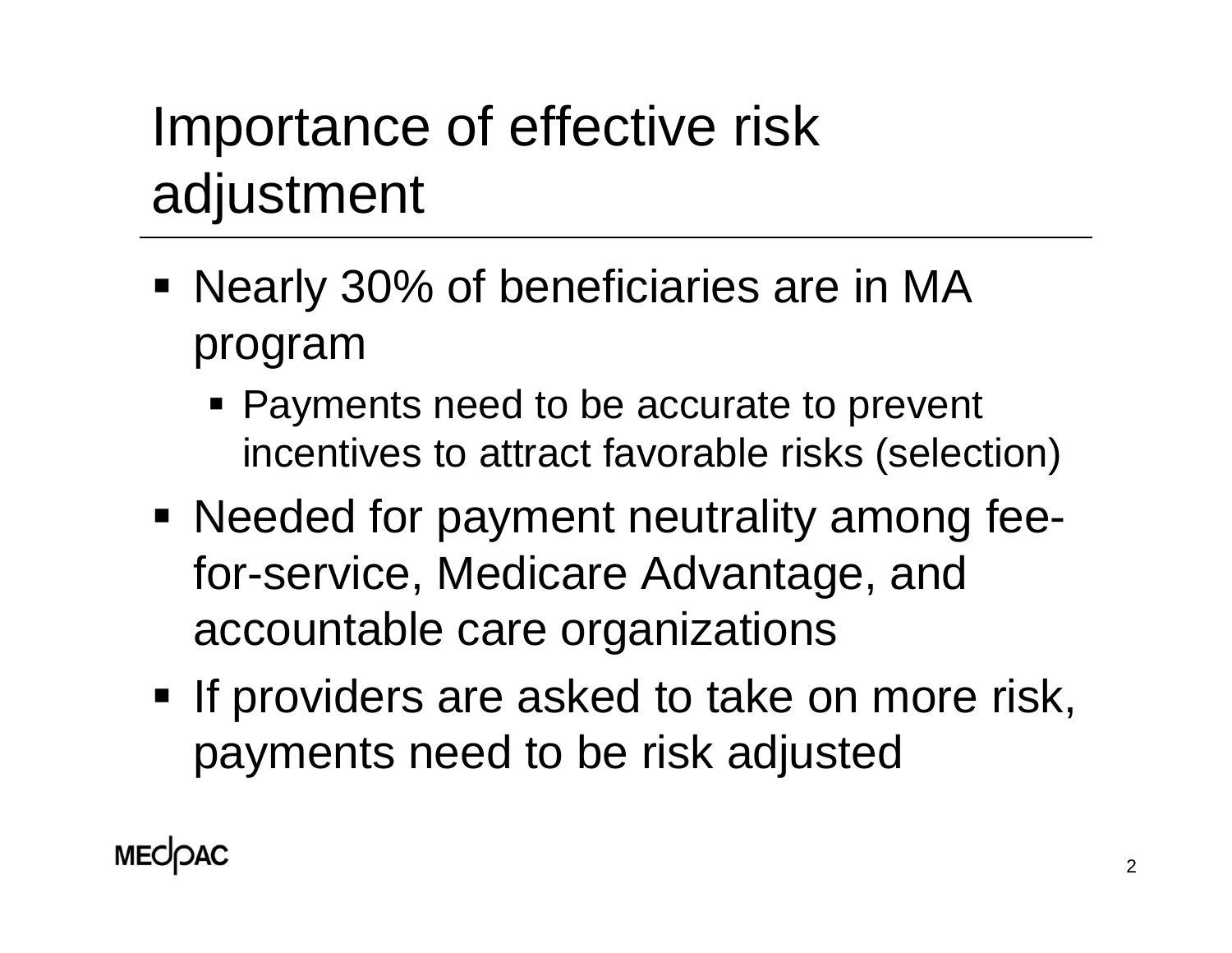## Background for risk adjustment in MA

- MA payments = (risk score)\*(base rate)
- CMS currently uses CMS-HCC model
	- **Uses conditions from prior year to predict** costs in current year
	- **Higher payments for sicker enrollees**
	- **EXA** Lower payments for healthier enrollees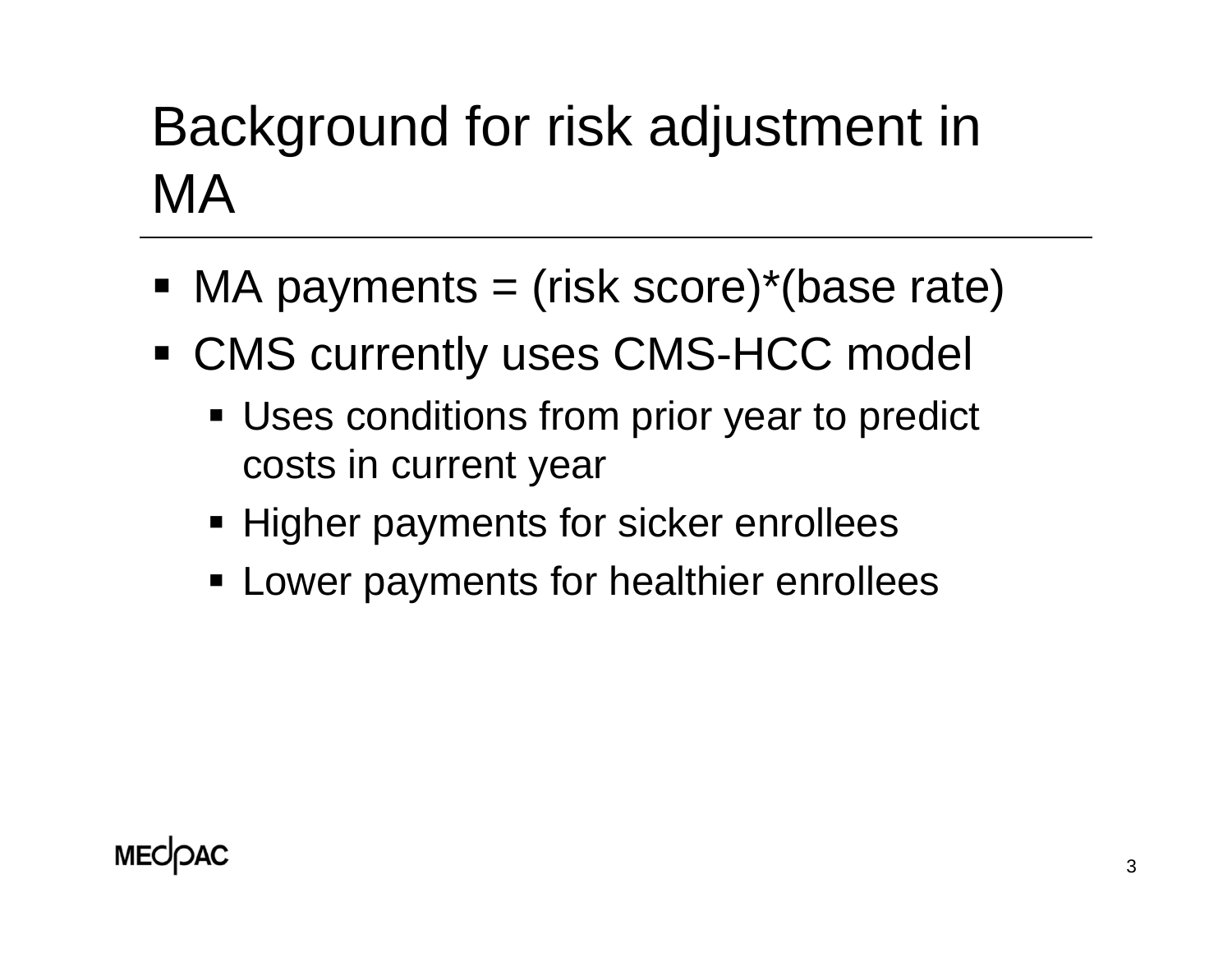## Models prior to CMS-HCC model

- **Underpaid for beneficiaries who have** conditions
- **Overpaid for those who have no** conditions and are healthy
- **Depending on risk profile of enrollees,** plans could benefit or be disadvantaged

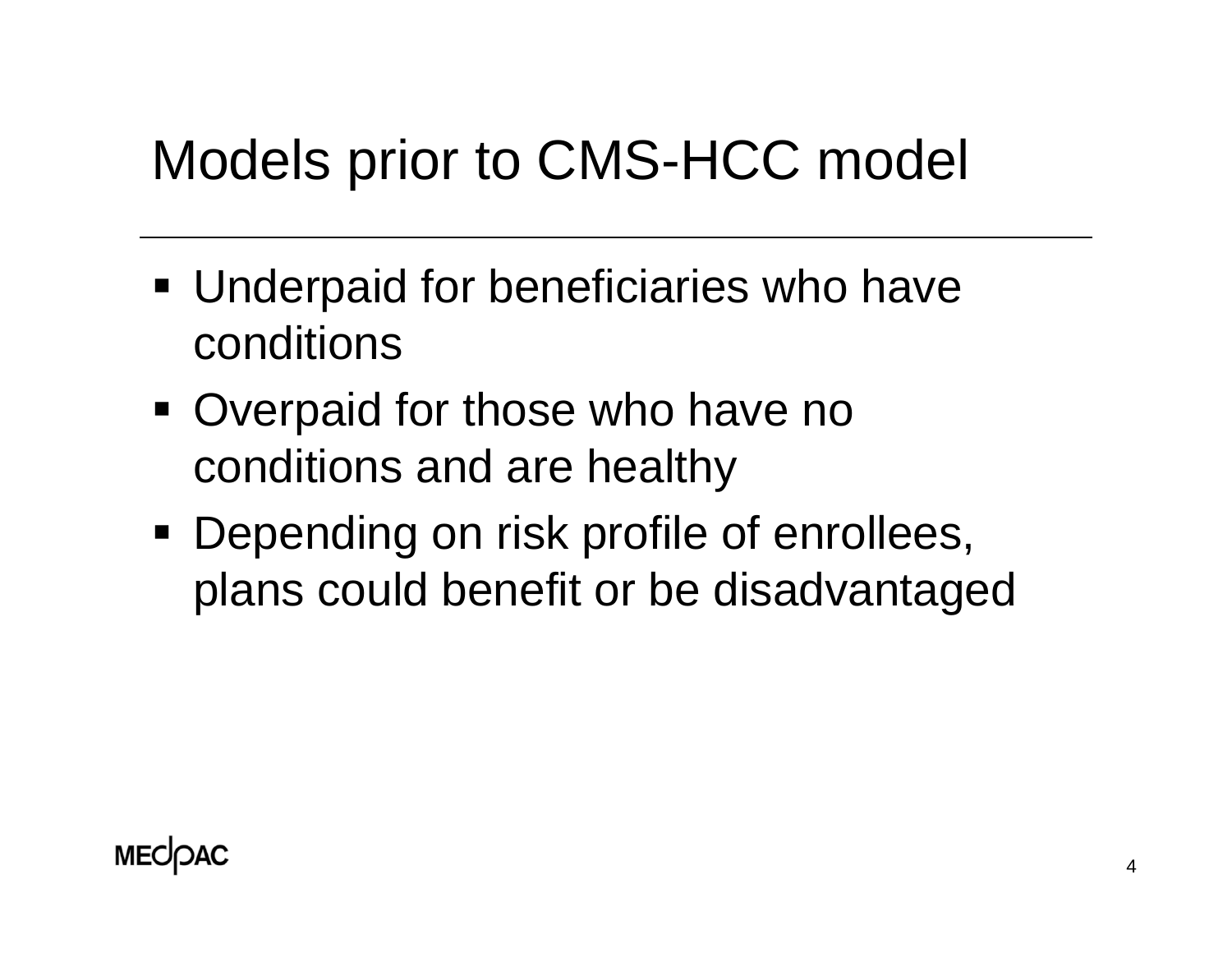# CMS-HCC model: successes and ongoing problem

- **Successes** 
	- Reduces payment inaccuracies for those who have conditions and those who do not
	- **Appears to have reduced selection among** beneficiaries moving from FFS to MA
	- MA disenrollment has declined; difficult to ascribe effects
- Despite improvements, ongoing problems
	- **Underpredicts cost for high-cost beneficiaries;** overpredicts for low-cost beneficiaries

■ Risk profile of MA disenrollees has gotten worse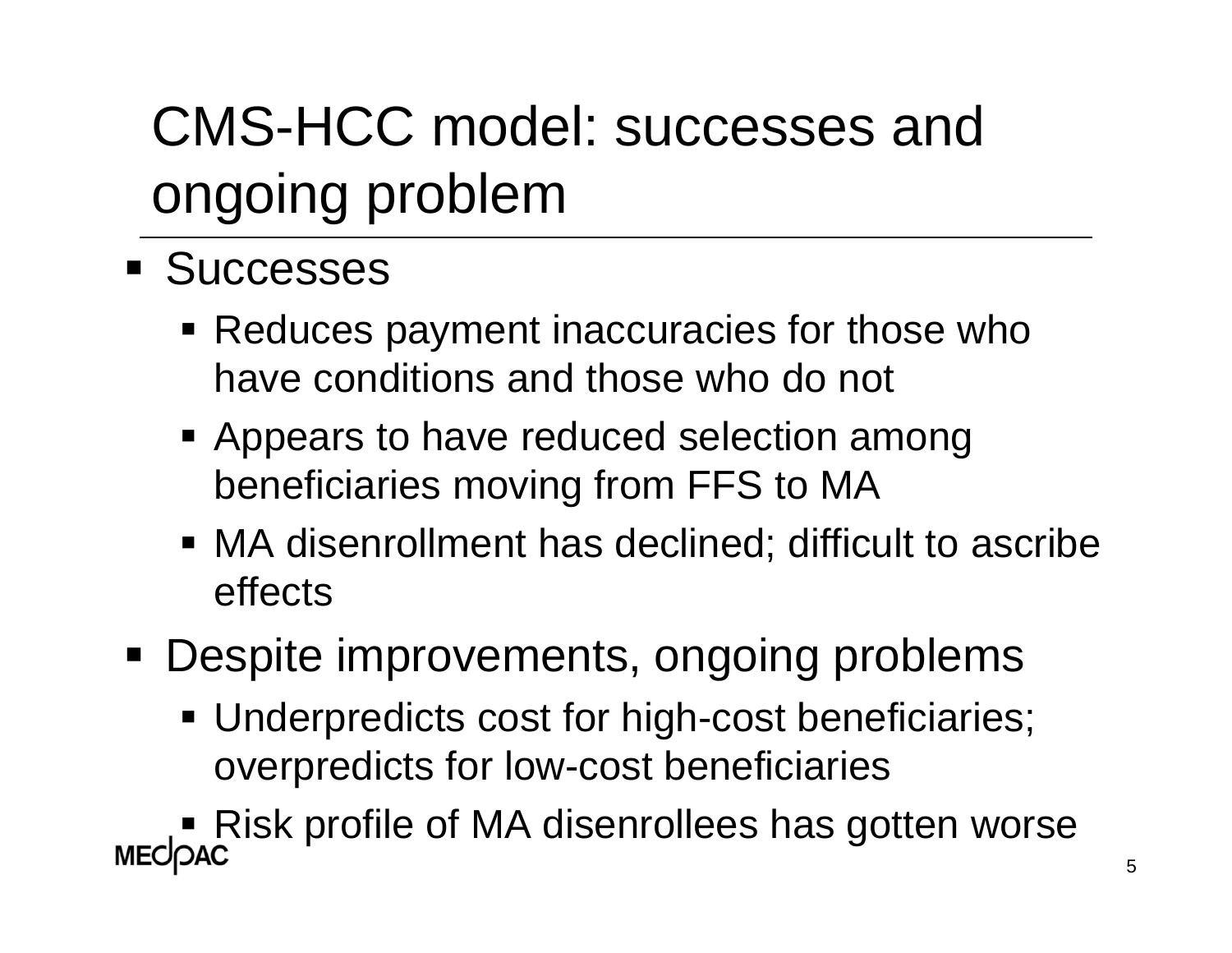Importance of accurate payment for high-cost and low-cost beneficiaries

- MA plans that attract high share of highcost beneficiaries at a disadvantage
- **If MA plans are able to attract many low**cost beneficiaries, payments may be higher than in FFS or ACOs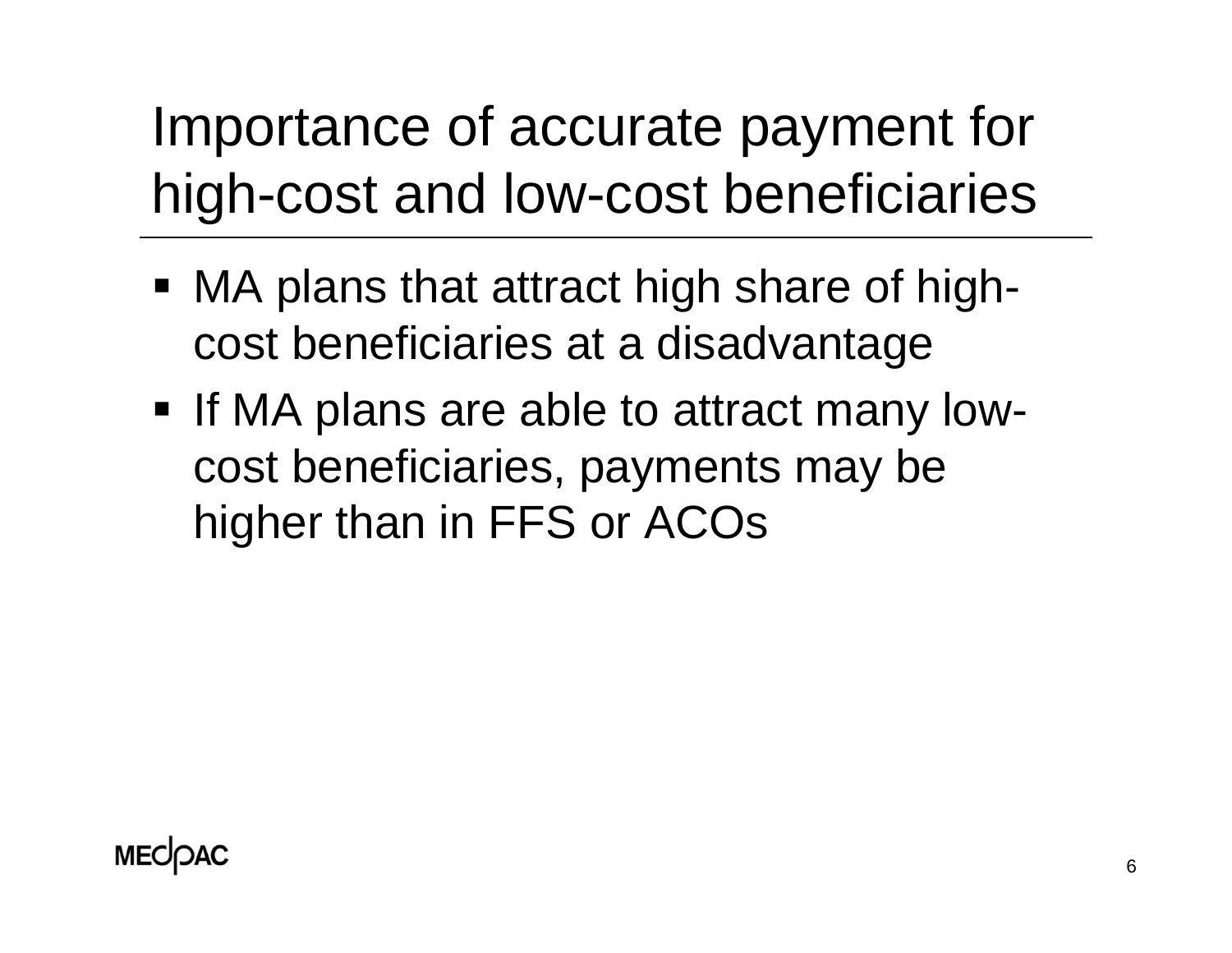## Conundrum for CMS

- **Prior-year costs** 
	- **Good predictor of current-year costs**
	- Could be used to improve risk adjustment for high-cost and low-cost beneficiaries
	- Not used in CMS-HCC model because of adverse incentives
- Plans likely have enrollees' prior-year costs (information advantage)
- **Plans can use this information to avoid** high-cost beneficiaries **MECOAC**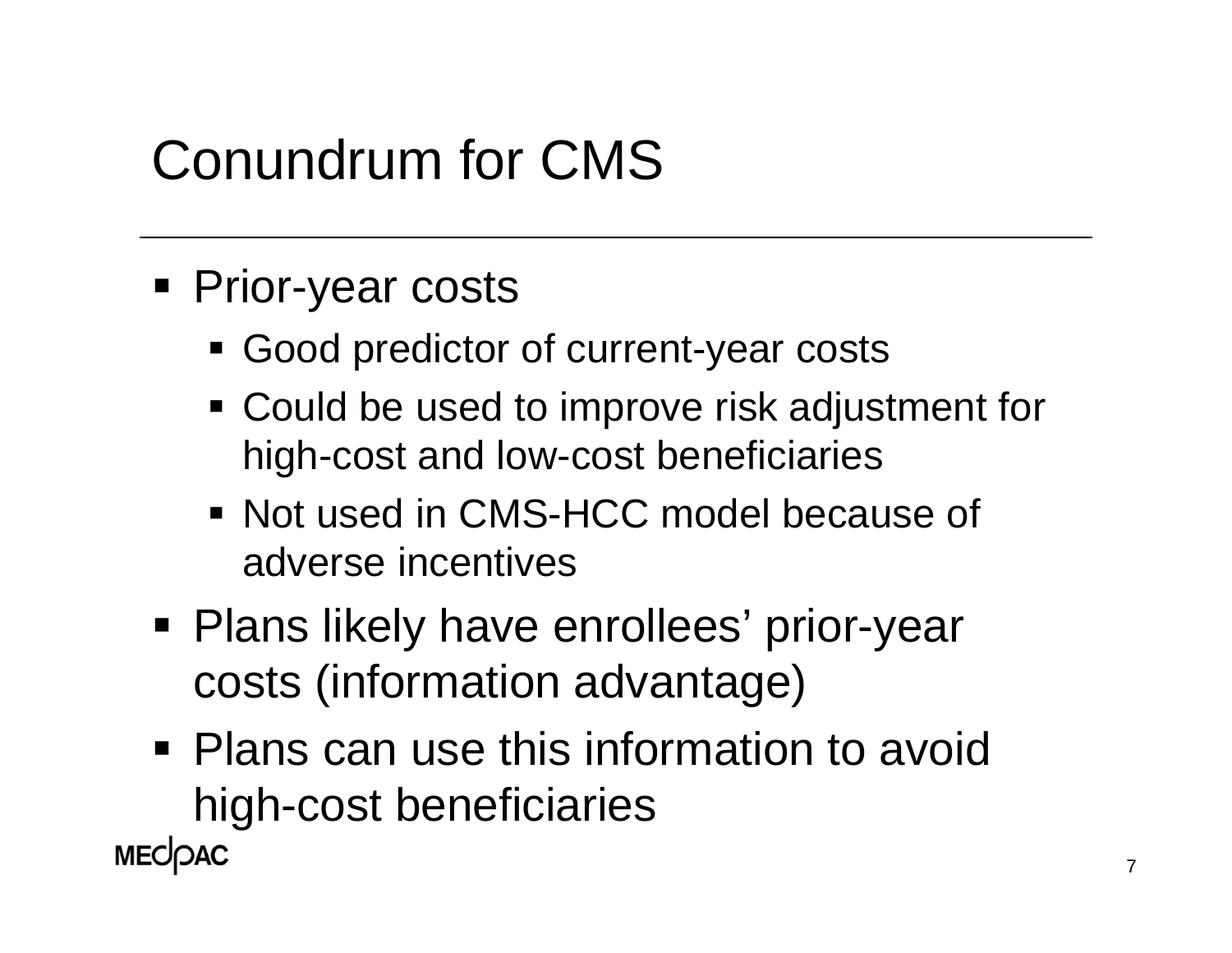# How significant are problems in practice?

- On average, MA plans are profitable; SNPs are most profitable (GAO)
	- Financial problems from underpayment of high-cost beneficiaries not widespread
- **FFS costs of MA disenrollees increasing** over time
- Medicare should reduce opportunities for plans to benefit from favorable mix of risks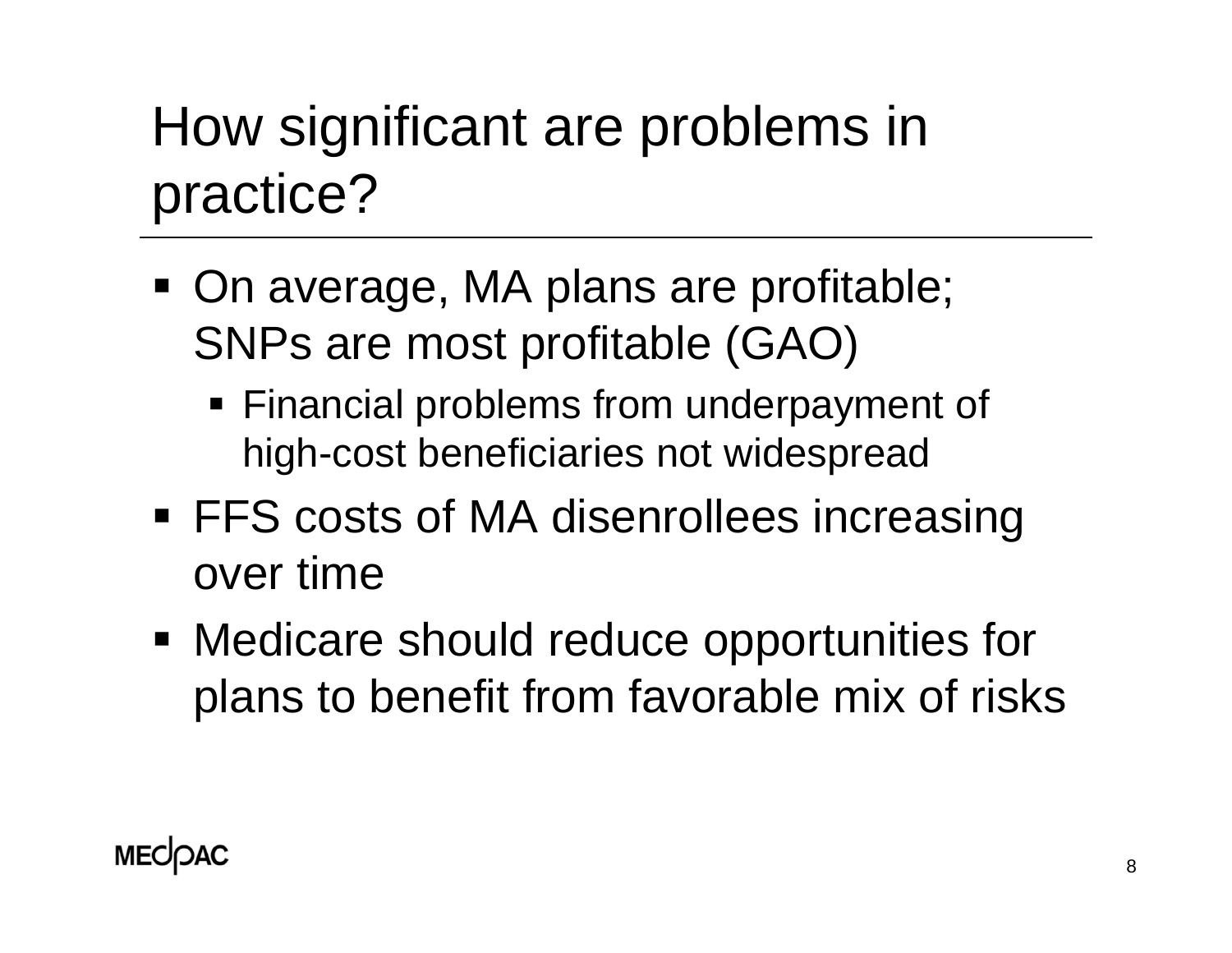# Previous work (June 2012) was a start

- Add race and income to CMS-HCC model: Negligible improvement for those who have several conditions
- **Add number of conditions for each** beneficiary: Improve performance for those who have several conditions
- Use two years of diagnosis data to define conditions: Smaller improvement for those who have several conditions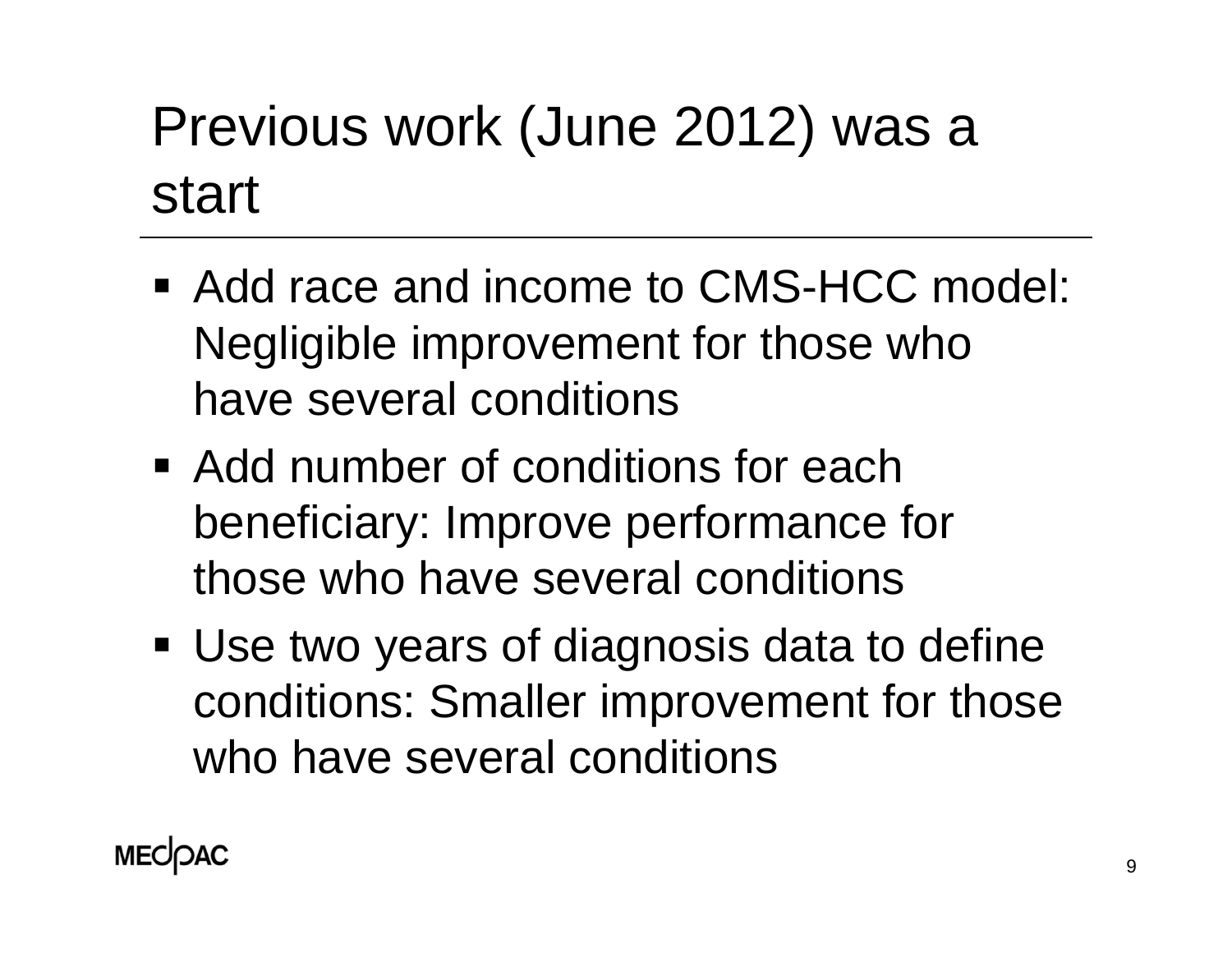Alternatives for addressing plans' information advantage

- Hybrid model: Mix of prospective and concurrent risk adjustment
- Add prior-year costs to CMS-HCC model; will discuss idea to avoid incentive problem
- **Truncate annual beneficiary-level costs** that plans are responsible for; use reinsurance for costs that exceed threshold
- All of these alternatives add some degree of cost-based payment to a prospective model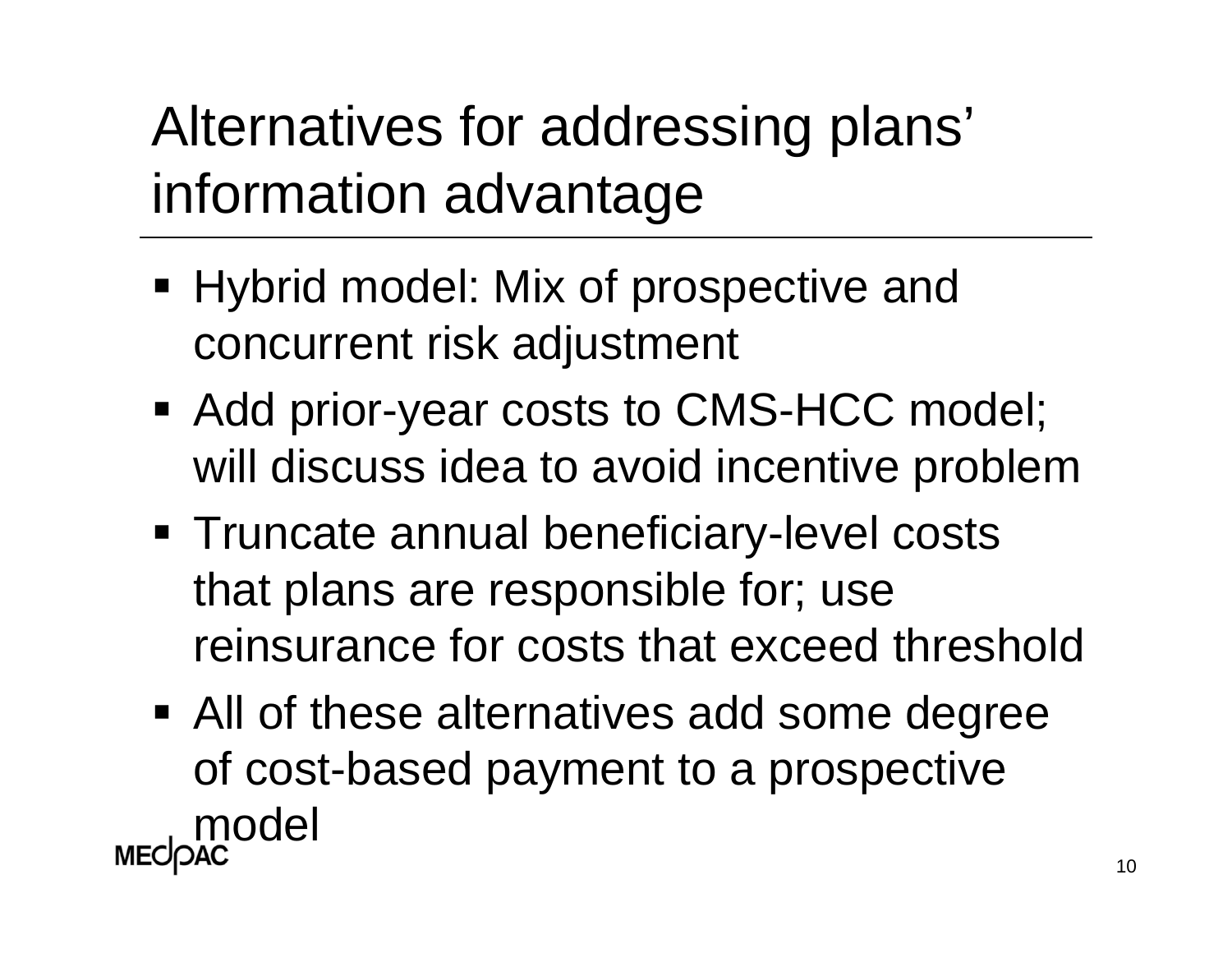Hybrid model mixes concurrent with prospective risk adjustment

- Concurrent: Use conditions from current year to predict costs in current year
- **Prospective: Use conditions from last year to** predict costs in current year
- CMS-HCC model is prospective to decrease undesirable incentives
- Hybrid model:
	- **Concurrent for conditions that are chronic,** costly, and easy to verify to avoid upcoding

**Prospective for all other conditions MECOAC**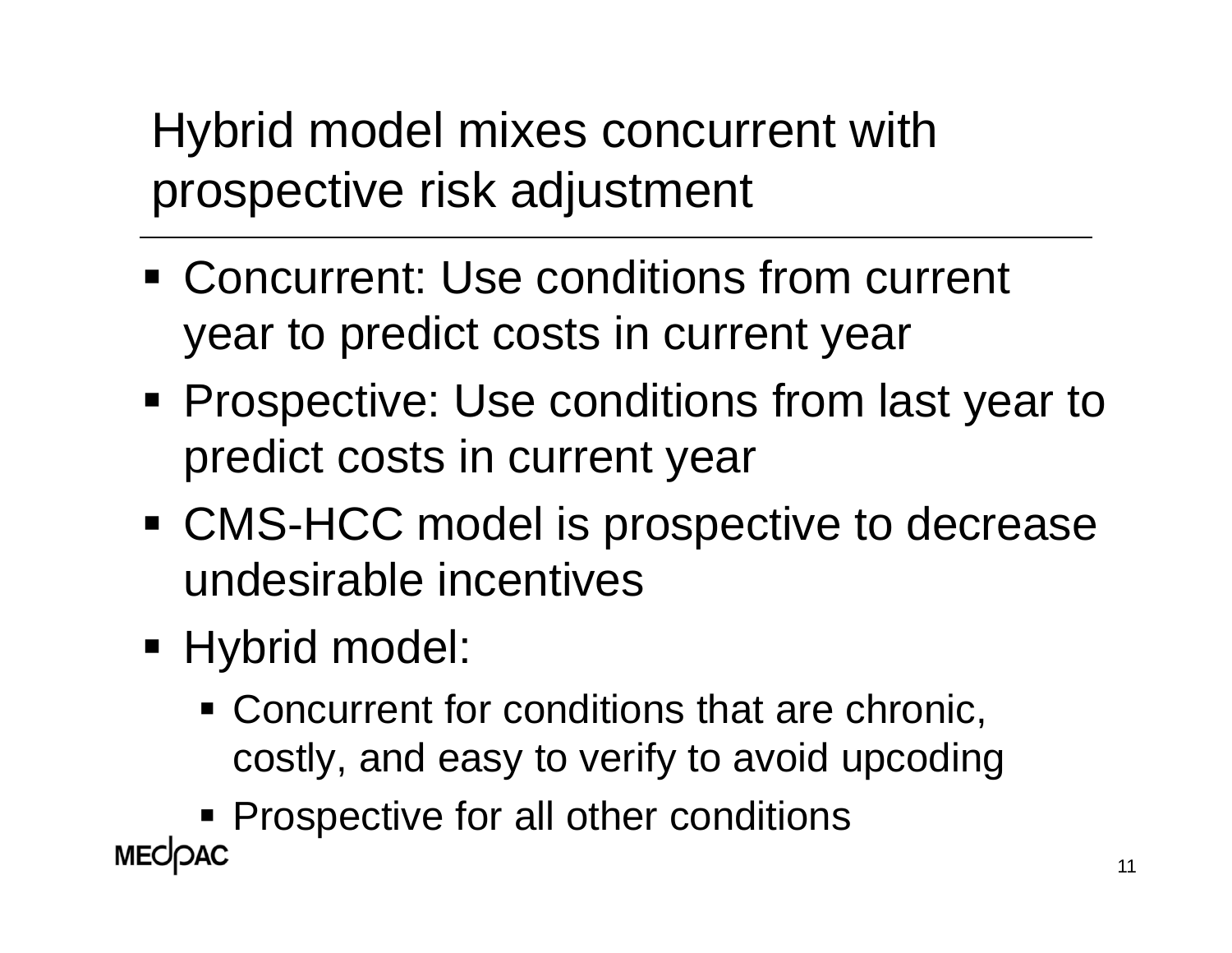#### Including prior-year costs in CMS-HCC model

- Good predictor of current-year costs; substantially improves predictive power
- Can capture patient severity, patient preferences, providers' practice patterns
- Winkelman et al. (SOA 2007): Warn against using prior-year costs; weakens incentives to contain costs
- Schone and Brown: Support using prior-year costs, suggest using non-preventable hospitalizations as proxy**MECOAC**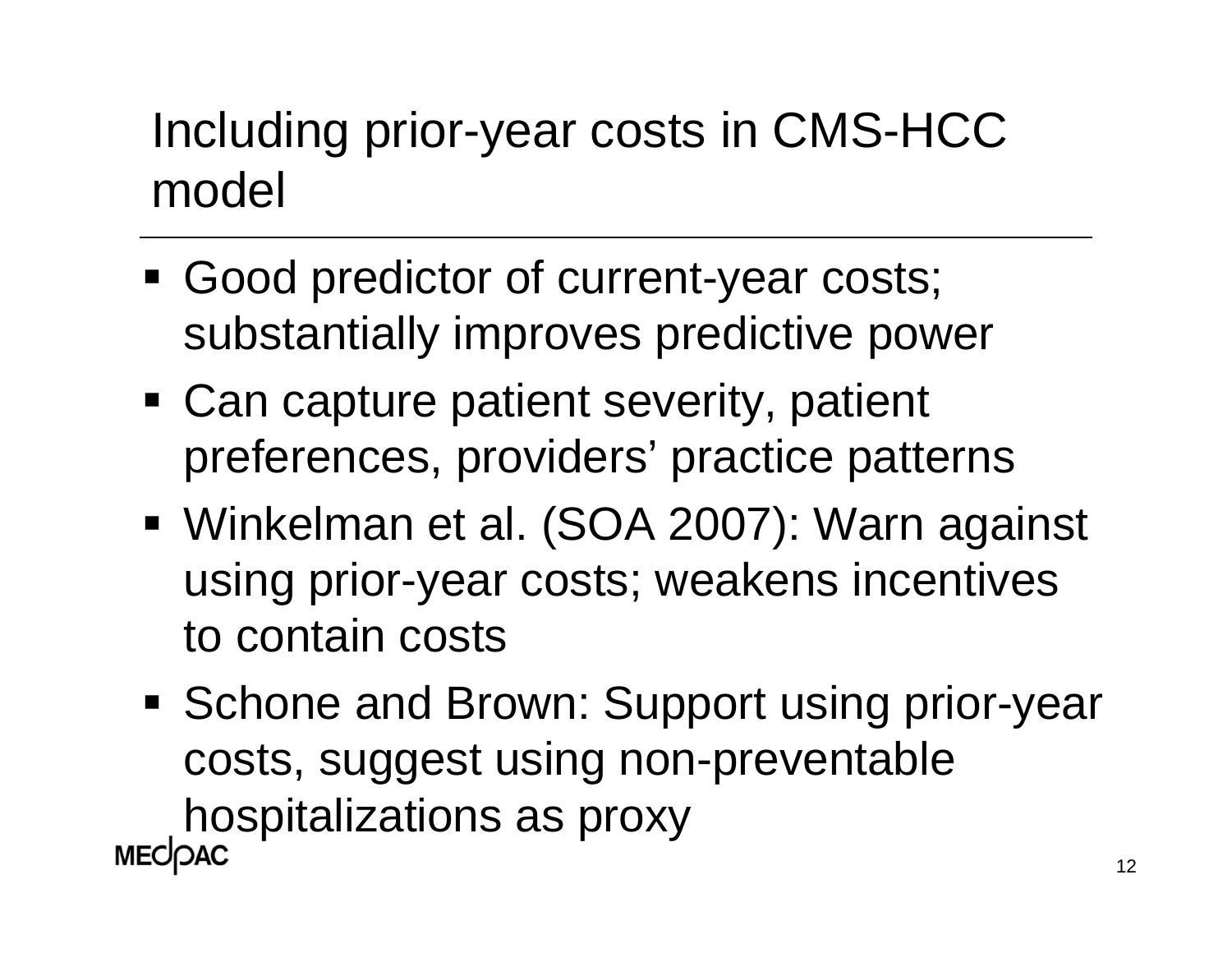Truncating costs from high-cost beneficiaries

- A common strategy for addressing issue of high-cost beneficiaries
- Adds cost-based feature to MA payments; could reduce incentives to hold down costs
- Where should the threshold be set?
- For this analysis, we truncate at \$100k and \$250k of beneficiary-level costs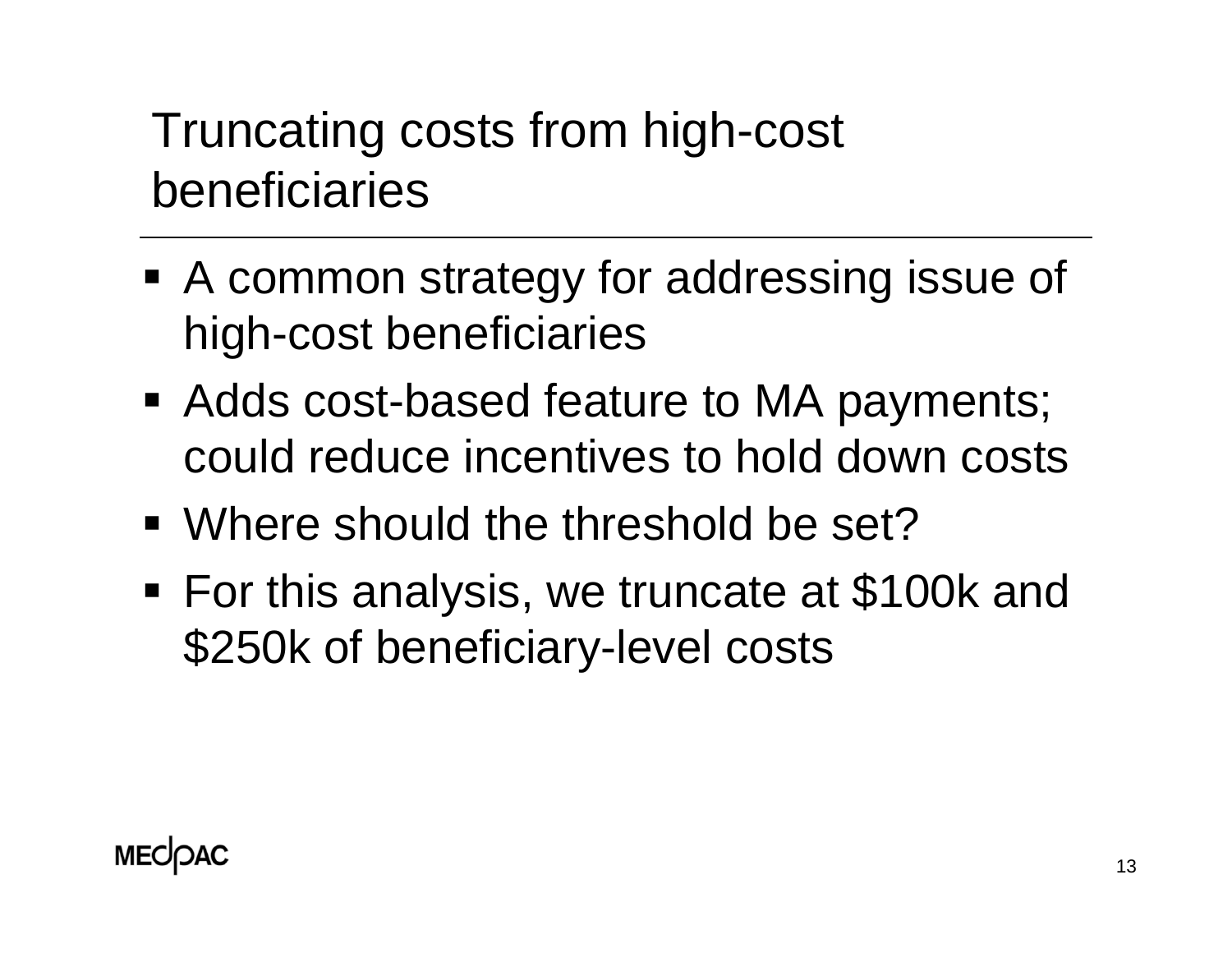Evaluating models

- **Used predictive ratios to measure how well** models predict beneficiaries' costs
- **Predictive ratio:** 
	- Ratio of total predicted costs for a group divided by total actual costs
	- **Similar to payment to cost rationally**
- **If ratio > 1.0, costs are overpredicted**
- If ratio < 1.0, costs are underpredicted
- If ratio  $= 1.0$ , costs are accurately predicted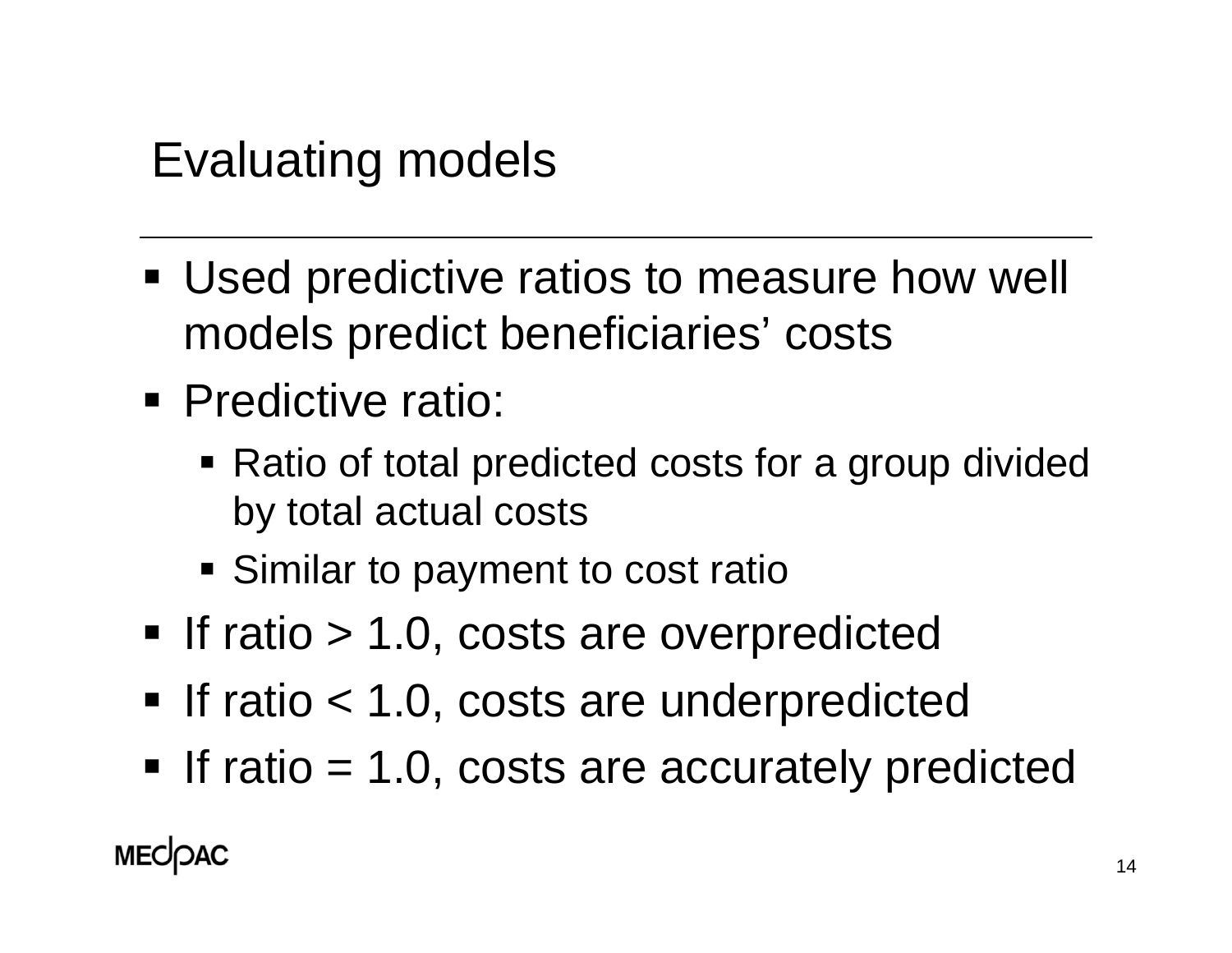Performance of standard CMS-HCC and alternative models

- For specific conditions, standard CMS-HCC and alternative models predict costs quite well in the aggregate
- **High-cost and low-cost beneficiaries** 
	- CMS-HCC model underpredicts for high-cost and overpredicts for low-cost beneficiaries
	- Some of the alternatives do better, but all present issues

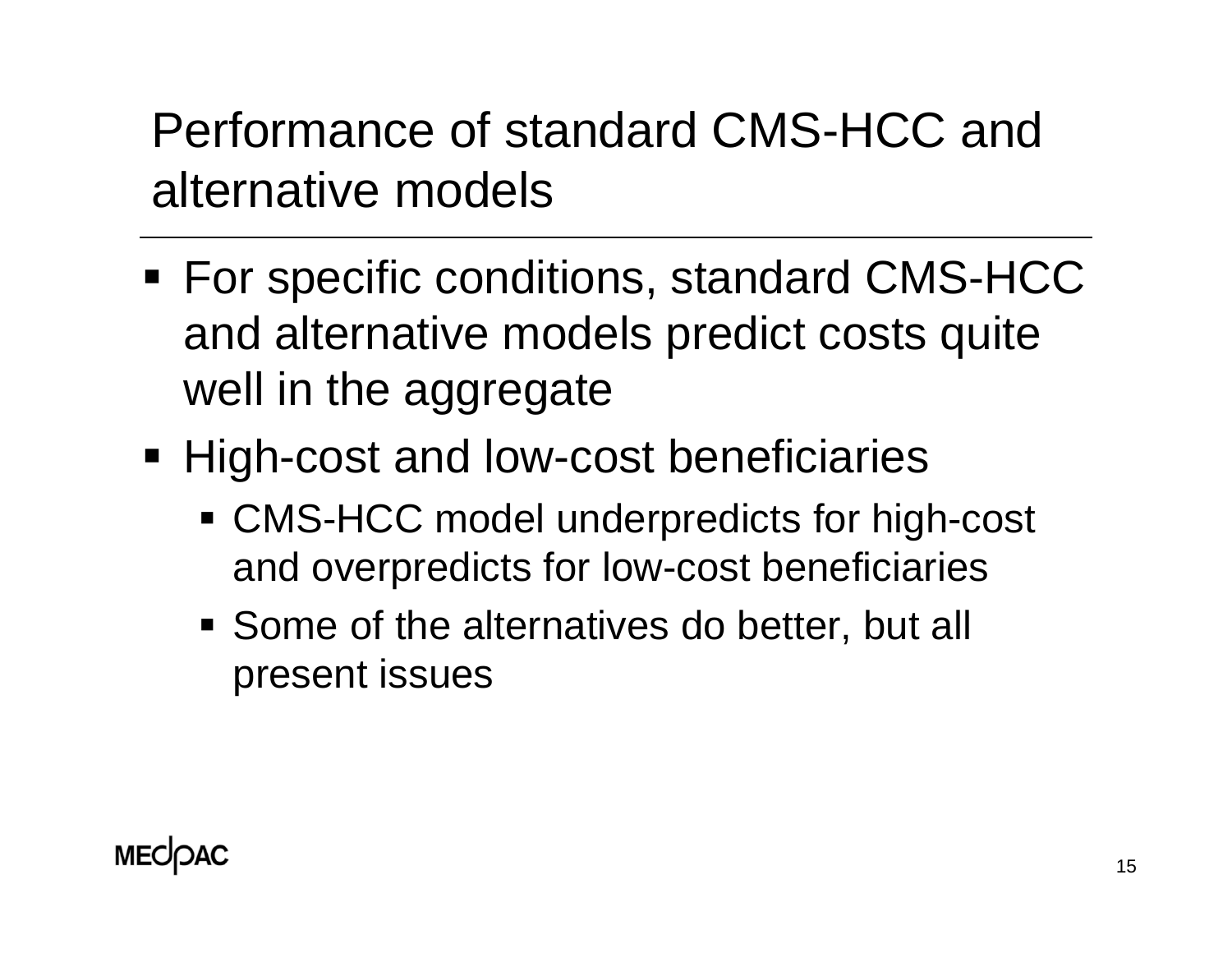#### Predictive ratios in prior-year spending ranges

| Prior-year<br>spending<br>%ile | <b>Standard</b><br><b>CMS-HCC</b> | <b>Hybrid</b><br>model | Add<br>prior-<br>year cost | Truncate<br>@ \$250k | Truncate<br>@ \$100k |
|--------------------------------|-----------------------------------|------------------------|----------------------------|----------------------|----------------------|
| $0 - 20$                       | 1.62                              | 1.87                   | 1.39                       | 1.62                 | 1.63                 |
| $20 - 40$                      | 1.30                              | 1.22                   | 1.10                       | 1.30                 | 1.30                 |
| 40-60                          | 1.10                              | 1.00                   | 0.95                       | 1.10                 | 1.10                 |
| 60-80                          | 0.95                              | 0.88                   | 0.87                       | 0.95                 | 0.95                 |
| 80-95                          | 0.86                              | 0.81                   | 0.92                       | 0.86                 | 0.85                 |
| 95-99                          | 0.82                              | 0.76                   | 1.10                       | 0.82                 | 0.81                 |
| >99                            | 0.71                              | 0.65                   | 1.18                       | 0.74                 | 0.81                 |

MECOAC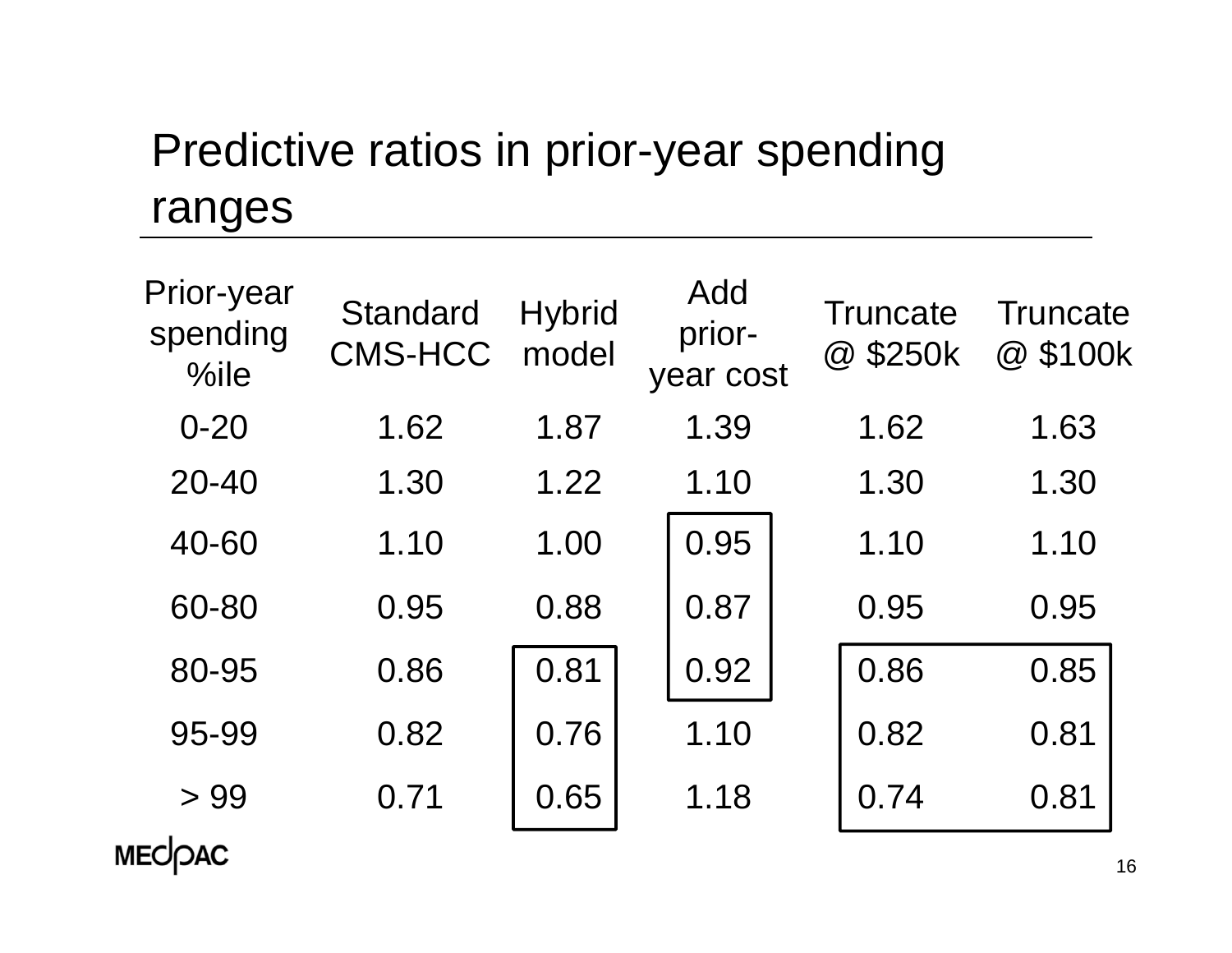#### Addressing payment errors

- Q: How well should risk adjustment models predict current year spending?
- By design, risk adjustment will have payment errors
- Given the payment errors, CMS needs to figure out how to prevent selection
- Another method is administrative action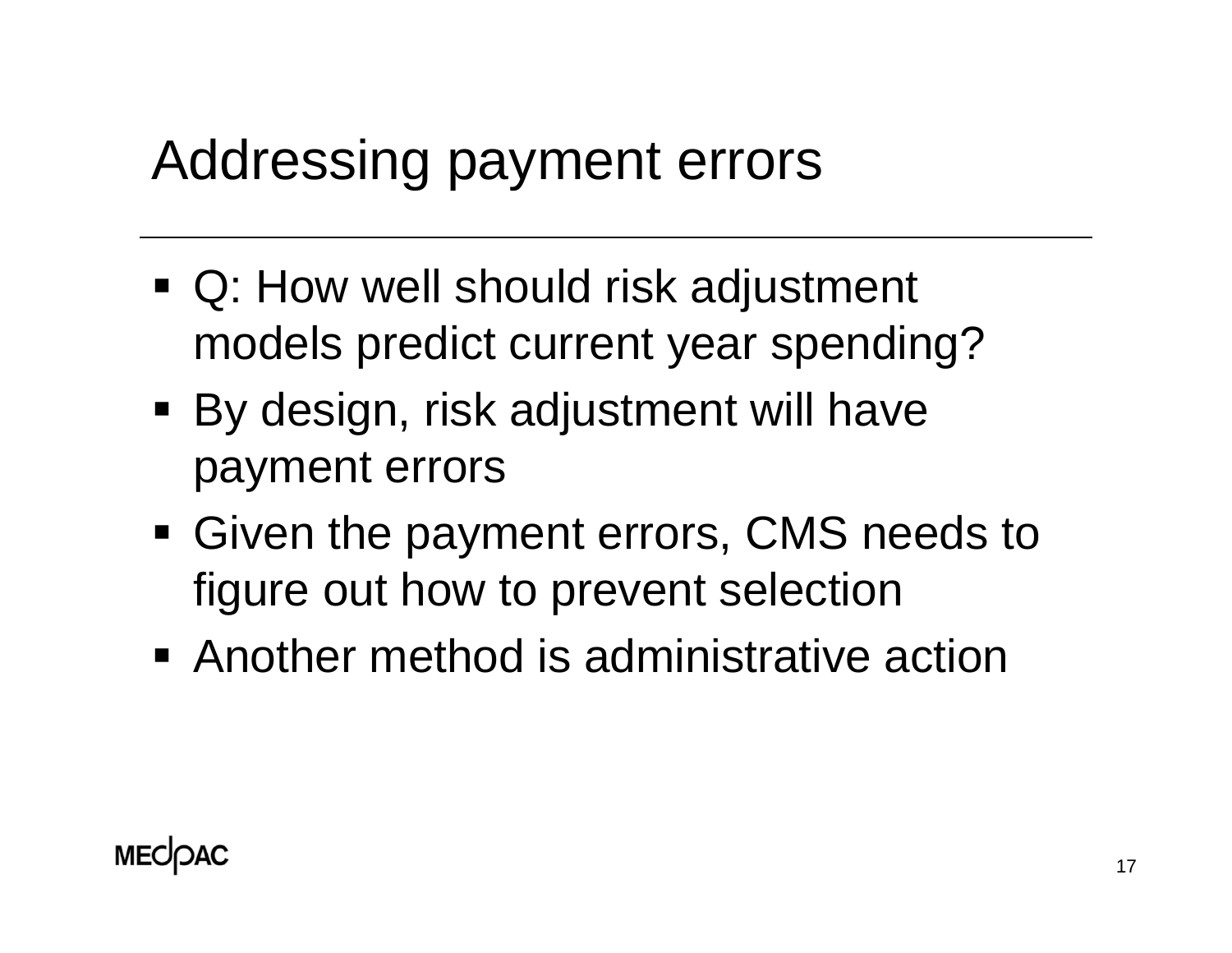Administrative options for addressing plans' information advantage

- **How much should be done with risk** adjustment, how much with administrative measures?
- **Administrative options** 
	- **Penalize plans for high rates of disenrollment** of high-cost beneficiaries
	- **Example Catastrophic caps on plans' losses**